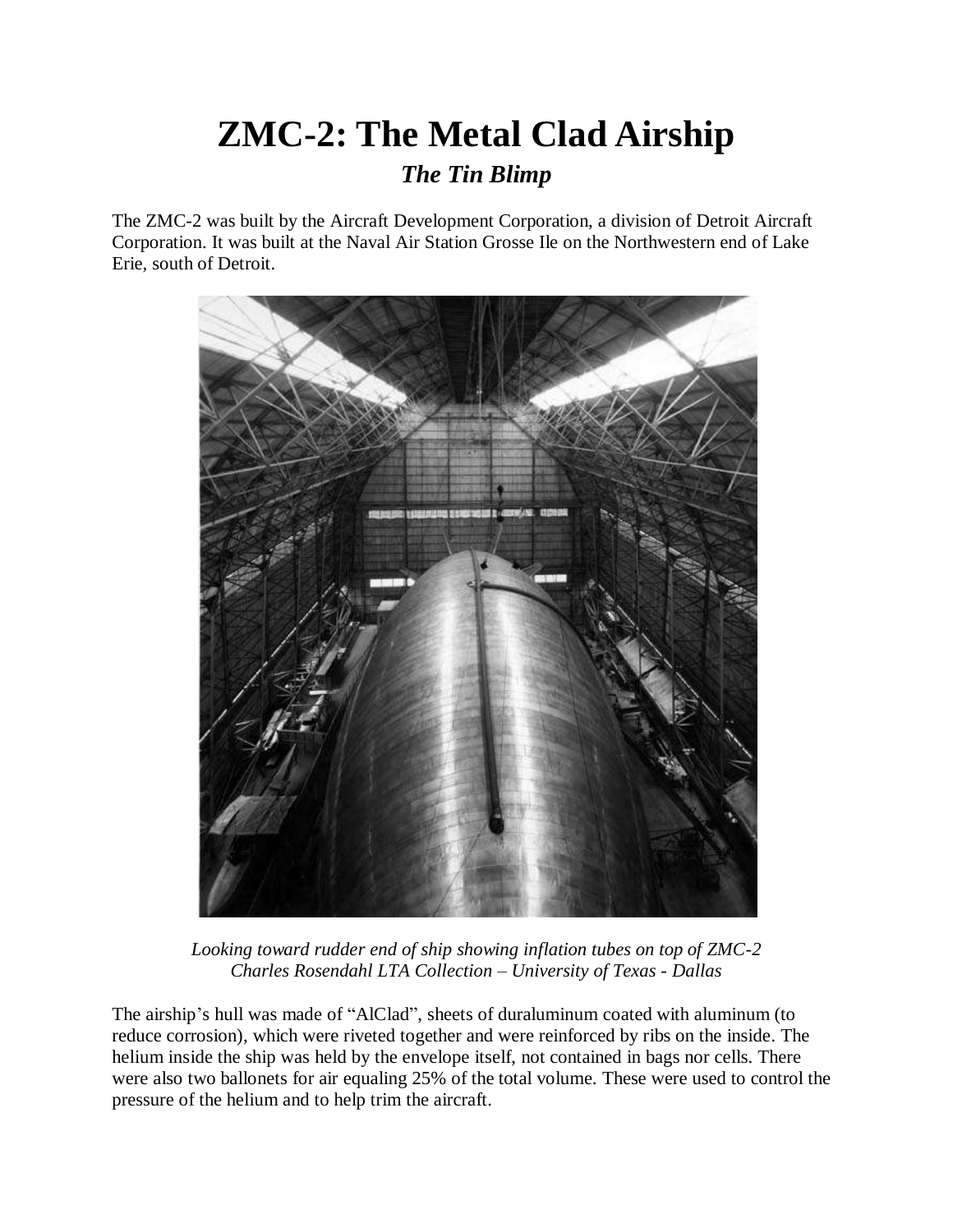

*Interior view of ZMC-2 Metal-clad Airship Charles Rosendahl LTA Collection – University of Texas - Dallas*

The ZMC-2 was propelled by two Wright J-5 220 HP engines, each one driving a 9-foot propeller. The ship was controlled by eight fins, four acting as rudders and four as elevators.

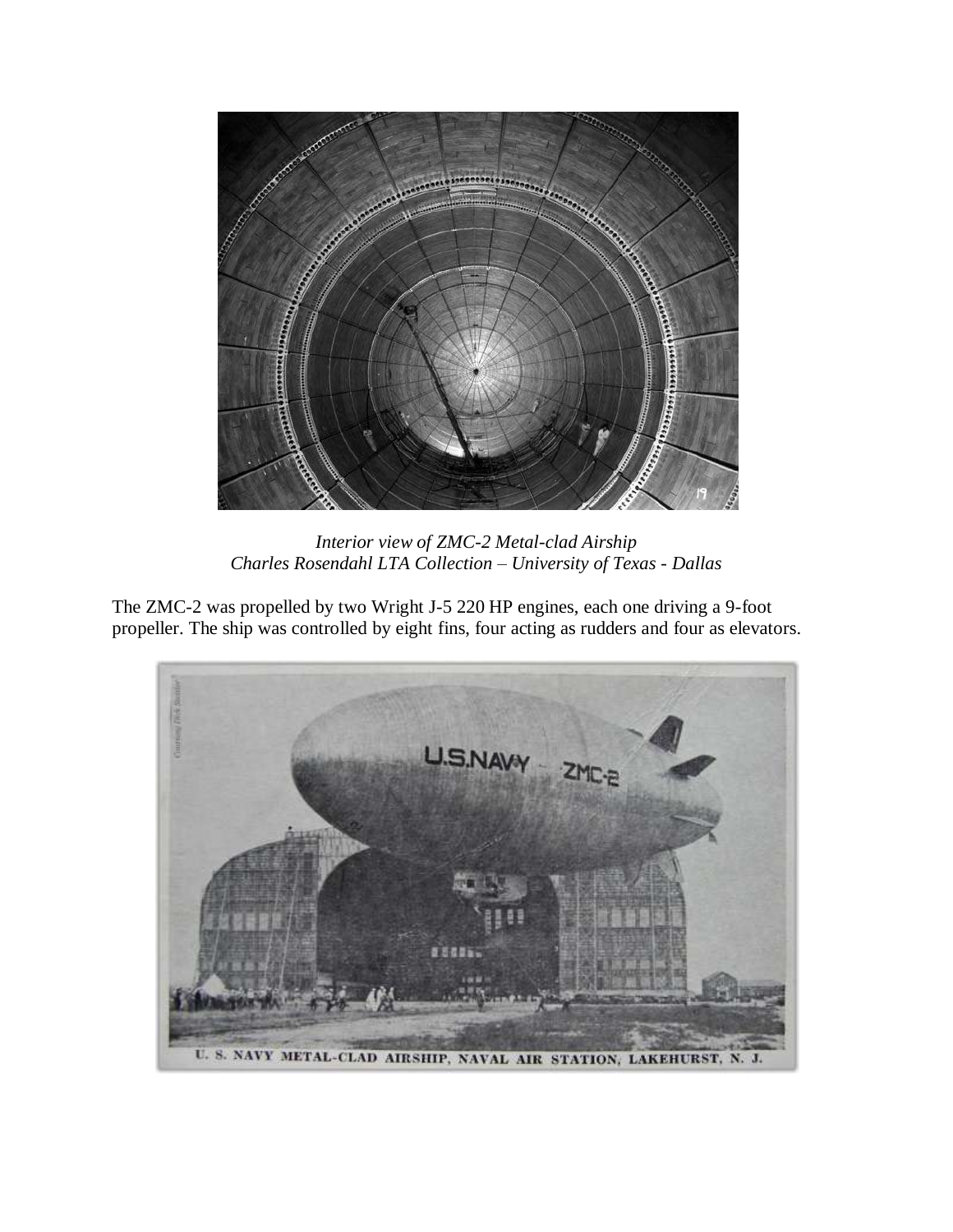Since it was never equipped with a mooring mast attachment, it was always required handling by ground crews.



*The ZMC-2 at Lakehurst, New Jersey with handling crew Photo courtesy of Ryan Crierie*

The airship made its first flight on August 19, 1929. During the following acceptance tests and flights all specifications were met or exceeded. However, the U.S. Navy had never shown any real interest in the project and gave the ship a lukewarm reception.



*The ZMC-2 over Washington D.C.*